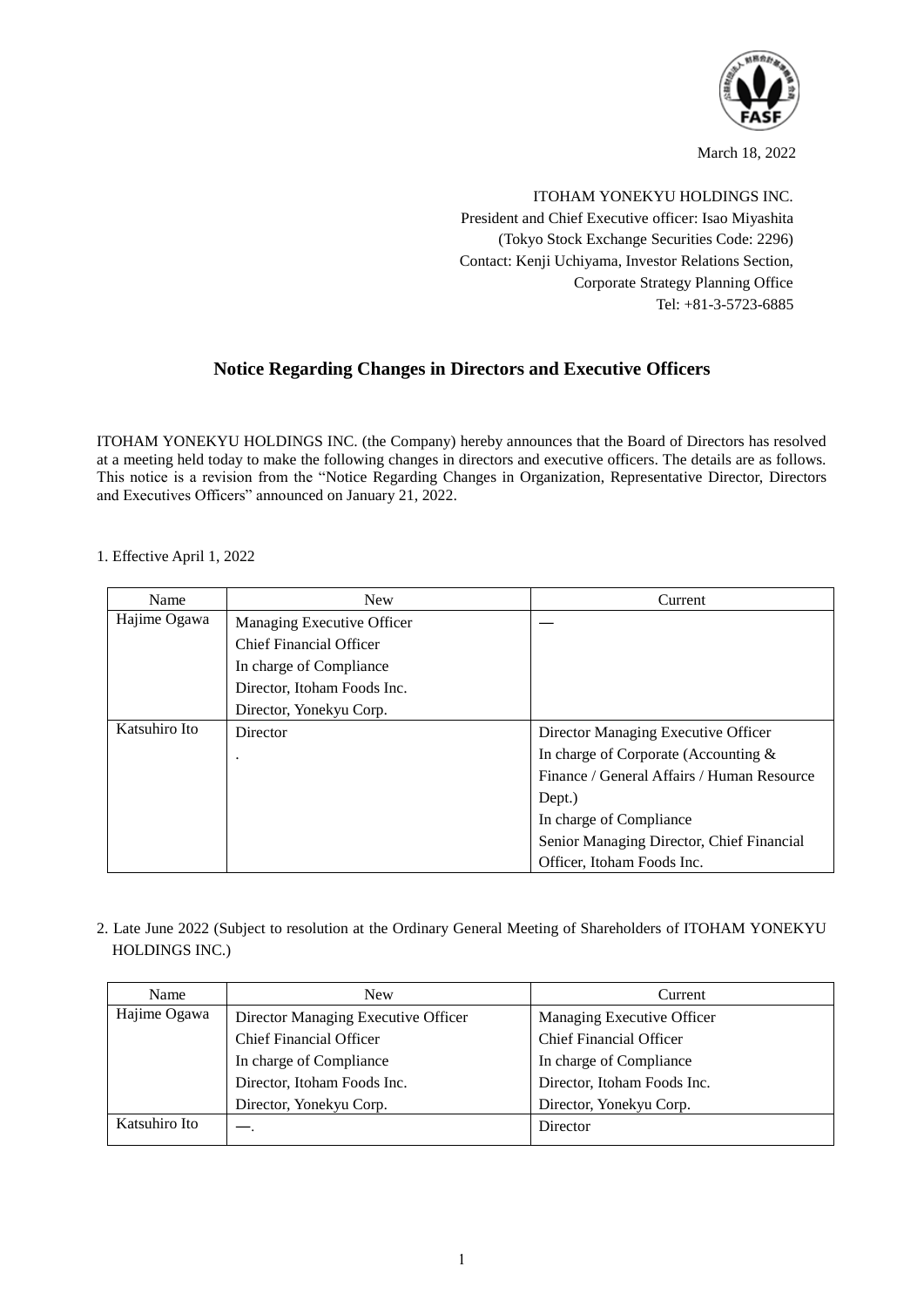#### 3. Name and Brief Profile of Candidate for New Director

| Name<br>(Date of Birth) | Career background |                                                                            |
|-------------------------|-------------------|----------------------------------------------------------------------------|
|                         | April 1994:       | Joined Mitsubishi Corporation                                              |
|                         | July 1999:        | Corporate Accounting Dept., Mitsubishi Corporation                         |
| Hajime Ogawa            |                   | December 2007: Mitsubishi Corporation (Shanghai) Ltd. (temporary transfer) |
| (September 22, 1970)    |                   | December 2009: Controller office, Mitsubishi Corporation                   |
|                         | February 2016:    | Administration Sect., Living Essentials Group, Mitsubishi Corporation      |
|                         | April 2019:       | Corporate Staff Sect., Mitsubishi Corporation (Current)                    |

#### 4. List of Directors and Executive Officers

 Please refer to the attached list of directors and executive officers of ITOHAM YONEKYU HOLDINGS INC., Itoham Foods Inc, and YONEKYU CORPORATION.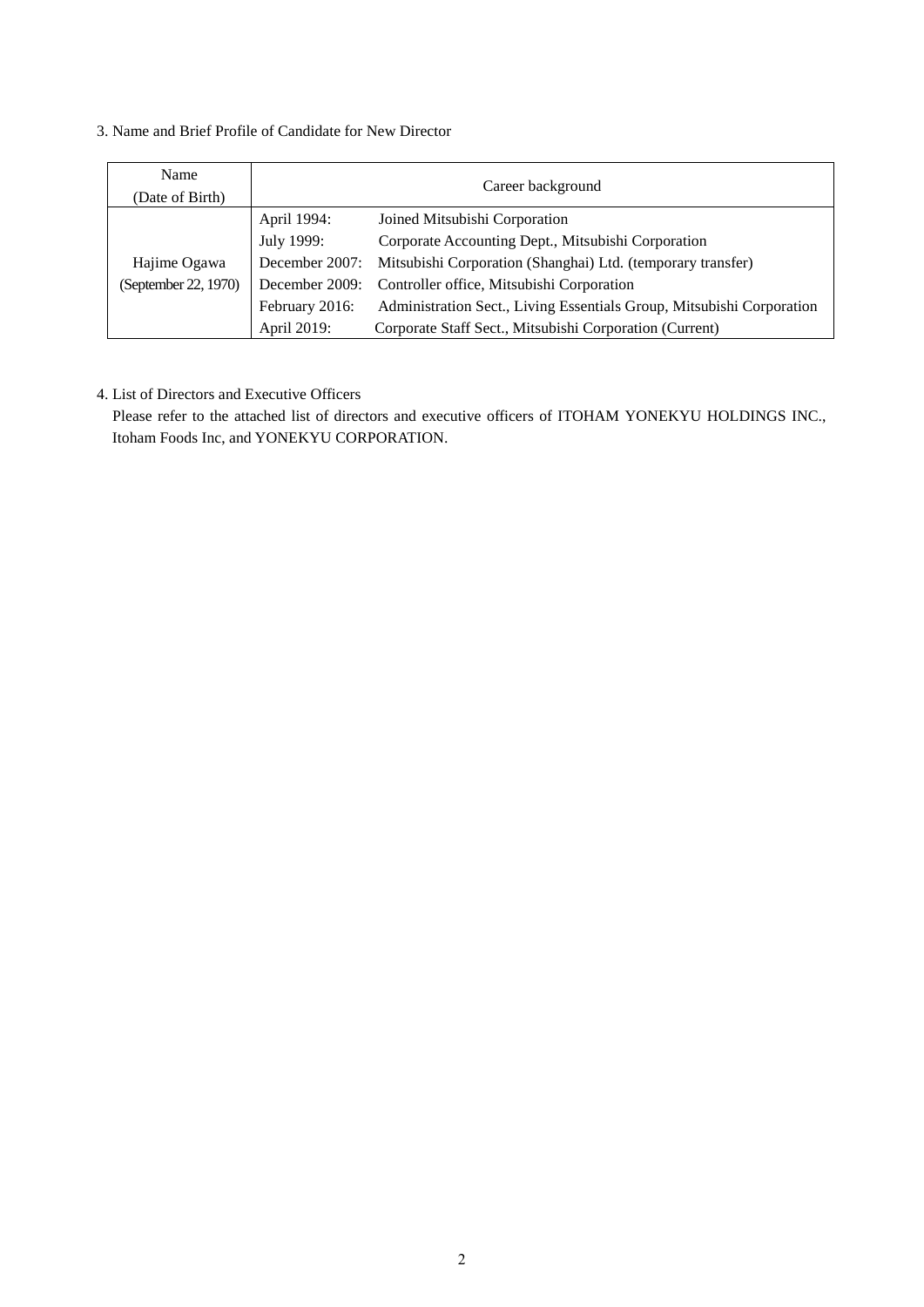| April 1, 2022                                        |                        |                                                                                                                                                       |
|------------------------------------------------------|------------------------|-------------------------------------------------------------------------------------------------------------------------------------------------------|
| Position                                             | Name                   | Title                                                                                                                                                 |
| President and Chief                                  | Isao Miyashita         |                                                                                                                                                       |
| Executive officer                                    |                        |                                                                                                                                                       |
| <b>Executive Vice President</b>                      | Ikurou<br>Shibayama    |                                                                                                                                                       |
| <b>Director Managing</b><br><b>Executive Officer</b> | Takamasa<br>Wakaki     | Chief Operating Officer, Meat Business Div.                                                                                                           |
| Director                                             | Katsuhiro Ito          |                                                                                                                                                       |
| Director(Outside)                                    | Aya Ito                |                                                                                                                                                       |
| Director(Outside)                                    | Yukie Osaka            |                                                                                                                                                       |
| <b>Standing Auditor</b>                              | Yoshiro<br>Matsuzaki   |                                                                                                                                                       |
| <b>Standing Auditor</b>                              | Shin Takahashi         |                                                                                                                                                       |
| Auditor(Outsaide)                                    | Ichiro Ichikawa        |                                                                                                                                                       |
| Auditor(Outsaide)                                    | Kei Umebayashi         |                                                                                                                                                       |
| <b>Managing Executive</b>                            |                        | Chief Operating Officer, Processed Foods Business Div.                                                                                                |
| Officer                                              | Koichi Ito             | (Chief Executive Officer, Itoham Foods Inc.)                                                                                                          |
| Managing Executive<br>Officer                        | Akihisa<br>Horiuchi    | (Chief Executive Officer, Yonekyu Corp.)                                                                                                              |
| Managing Executive<br>Officer                        | Kazuhiko<br>Misonou    | (Executive Chairman, ANZCO FOODS LTD.)                                                                                                                |
| Managing Executive<br>Officer                        | Masayuki<br>Yoneda     | Deputy Chief Operating Officer, Processed Foods Business Div.                                                                                         |
| Managing Executive<br>Officer                        | Hajime Ogawa*          | Chief Financial Officer / In charge of Compliance                                                                                                     |
| Senior Executive Officer                             | Takeshi Koyama         | General Manager, CEO Office / General Manager, Corporate Strategy<br>Planning Office / In charge of Group Logistics                                   |
| Senior Executive Officer                             | Tsuyoshi<br>Fukunishi  | Asian Best Chicken Co., Ltd. (temporary transfer)                                                                                                     |
| Senior Executive Officer                             | Yoshiyuki<br>Ishimatsu | Senior General Manager-Production Div., Processed Foods Business<br>Div. / In charge of Purchasing Dept. / In charge of Central Research<br>Institute |
| Senior Executive Officer                             | Tomoyuki<br>Ushimaru   | Senior General Manager-Sales Div., Processed Foods Business Div.<br>(Chief Executive Officer, Itoham Sales Inc.)                                      |
| <b>Executive Officer</b>                             | Sadaki Iwama           | General Manager, Quality Assurance Dept.                                                                                                              |
| <b>Executive Officer</b>                             | Kouki Haruna           | Senior General Manager-Business Strategy Div., Processed Foods<br>Business Div.                                                                       |
| <b>Executive Officer</b>                             | Akira Maeda*           | General Manager, Accounting & Finance Dept., Administration Div.                                                                                      |
| <b>Executive Officer</b>                             | Shinyo Tou             | Senior General Manager- Domestic Meat Div., Meat Business Div.                                                                                        |
| <b>Executive Officer</b>                             | Humihiro<br>Kanamori   | Senior General Manager- Meat Process & Farm Div., Meat Business<br>Div.                                                                               |
| <b>Executive Officer</b>                             | Katsumi<br>Nozawa      | Deputy Senior General Manager, Administrative Div. / General<br>Manager, PMI Office                                                                   |
| <b>Executive Officer</b>                             | Shinji Horiuchi        | (Chief Executive Officer, Yonekyu Kagayaki Co., Ltd.)                                                                                                 |
| <b>Executive Officer</b>                             | Hiroyuki Tamai         | General Manager, New Business Development Office                                                                                                      |
| <b>Executive Officer</b>                             | Hirohiko<br>Yoshino    | Senior General Manager-Imported Meat Div., Meat Business Div.                                                                                         |
| <b>Executive Officer</b>                             | Takuya<br>Hashimoto    | General Manager, IT Management Office, Administration Div.                                                                                            |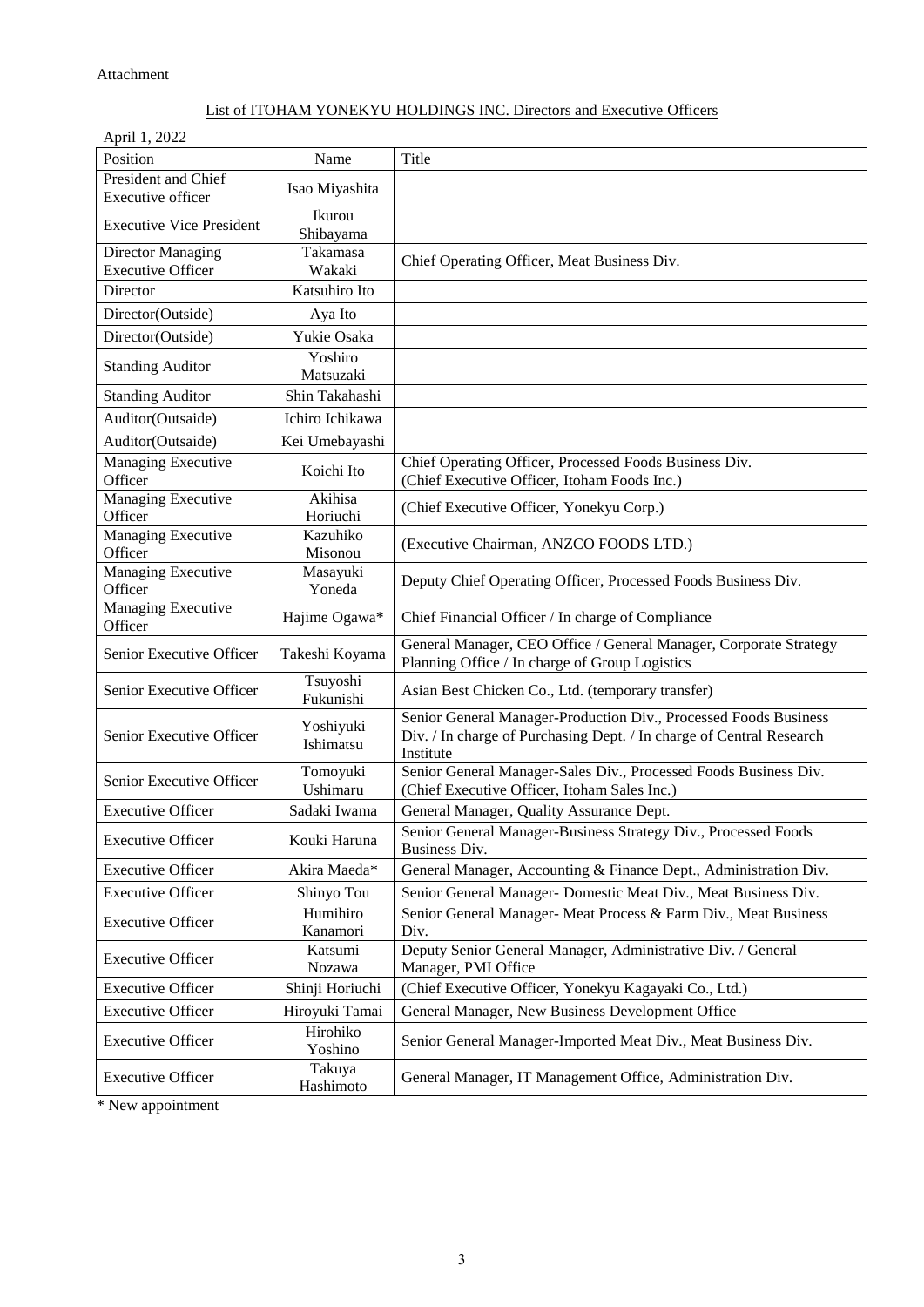#### June 2022 (Following the Ordinary General Meeting of Shareholders)

| Position                                             | Name                   | Title                                                                                                                                                 |
|------------------------------------------------------|------------------------|-------------------------------------------------------------------------------------------------------------------------------------------------------|
| <b>President and Chief</b>                           | Isao Miyashita         |                                                                                                                                                       |
| Executive officer                                    |                        |                                                                                                                                                       |
| <b>Director Managing</b><br><b>Executive Officer</b> | Takamasa<br>Wakaki     | Chief Operating Officer, Meat Business Div.                                                                                                           |
| <b>Director Managing</b>                             | Koichi Ito*            | Chief Operating Officer, Processed Foods Business Div.                                                                                                |
| <b>Executive Officer</b>                             |                        | (Chief Executive Officer, Itoham Foods Inc.)                                                                                                          |
| Director Managing<br><b>Executive Officer</b>        | Hajime Ogawa*          | Chief Financial Officer / In charge of Compliance                                                                                                     |
| Director(Outside)                                    | Aya Ito                |                                                                                                                                                       |
| Director(Outside)                                    | Yukie Osaka            |                                                                                                                                                       |
| <b>Standing Auditor</b>                              | Yoshiro<br>Matsuzaki   |                                                                                                                                                       |
| <b>Standing Auditor</b>                              | Shin Takahashi         |                                                                                                                                                       |
| Auditor(Outsaide)                                    | Ichiro Ichikawa        |                                                                                                                                                       |
| Auditor(Outsaide)                                    | Kei Umebayashi         |                                                                                                                                                       |
| <b>Managing Executive</b><br>Officer                 | Akihisa<br>Horiuchi    | (Chief Executive Officer, Yonekyu Corp.)                                                                                                              |
| Managing Executive<br>Officer                        | Kazuhiko<br>Misonou    | (Executive Chairman, ANZCO FOODS LTD.)                                                                                                                |
| Managing Executive<br>Officer                        | Masayuki<br>Yoneda     | Deputy Chief Operating Officer, Processed Foods Business Div.                                                                                         |
| Senior Executive Officer                             | Takeshi Koyama         | General Manager, CEO Office / General Manager, Corporate Strategy<br>Planning Office / In charge of Group Logistics                                   |
| Senior Executive Officer                             | Tsuyoshi<br>Fukunishi  | Asian Best Chicken Co., Ltd. (temporary transfer)                                                                                                     |
| Senior Executive Officer                             | Yoshiyuki<br>Ishimatsu | Senior General Manager-Production Div., Processed Foods Business<br>Div. / In charge of Purchasing Dept. / In charge of Central Research<br>Institute |
| Senior Executive Officer                             | Tomoyuki<br>Ushimaru   | Senior General Manager-Sales Div., Processed Foods Business Div.<br>(Chief Executive Officer, Itoham Sales Inc.)                                      |
| <b>Executive Officer</b>                             | Sadaki Iwama           | General Manager, Quality Assurance Dept.                                                                                                              |
| <b>Executive Officer</b>                             | Kouki Haruna           | Senior General Manager-Business Strategy Div., Processed Foods<br><b>Business Div.</b>                                                                |
| <b>Executive Officer</b>                             | Akira Maeda            | General Manager, Accounting & Finance Dept., Administration Div.                                                                                      |
| <b>Executive Officer</b>                             | Shinyo Tou             | Senior General Manager- Domestic Meat Div., Meat Business Div.                                                                                        |
| <b>Executive Officer</b>                             | Humihiro<br>Kanamori   | Senior General Manager- Meat Process & Farm Div., Meat Business<br>Div.                                                                               |
| <b>Executive Officer</b>                             | Katsumi<br>Nozawa      | Deputy Senior General Manager, Administrative Div. / General<br>Manager, PMI Office                                                                   |
| <b>Executive Officer</b>                             | Shinji Horiuchi        | (Chief Executive Officer, Yonekyu Kagayaki Co., Ltd.)                                                                                                 |
| <b>Executive Officer</b>                             | Hiroyuki Tamai         | General Manager, New Business Development Office                                                                                                      |
| <b>Executive Officer</b>                             | Hirohiko<br>Yoshino    | Senior General Manager-Imported Meat Div., Meat Business Div.                                                                                         |
| <b>Executive Officer</b>                             | Takuya<br>Hashimoto    | General Manager, IT Management Office, Administration Div.                                                                                            |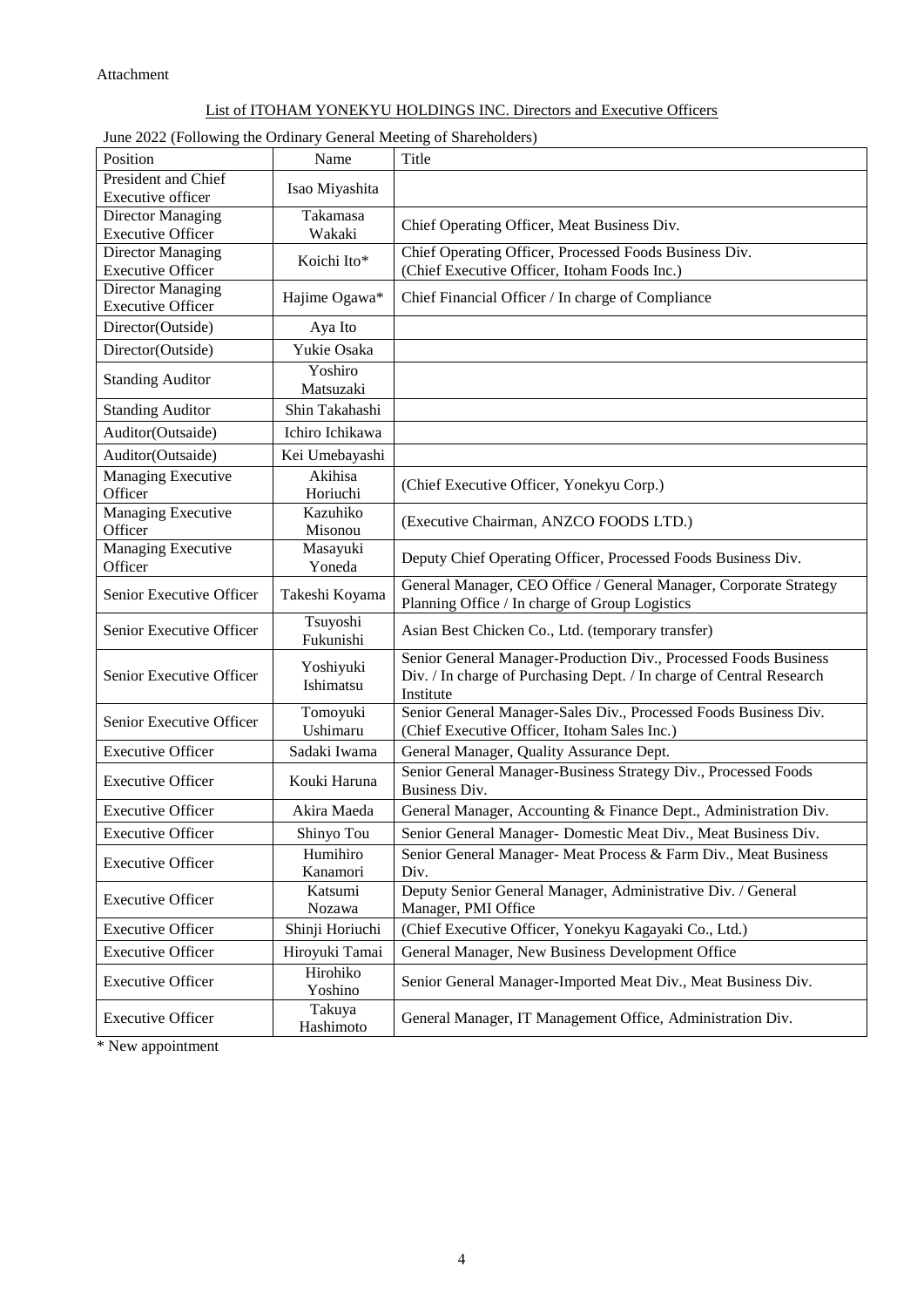#### List of Itoham Foods Inc. Directors

| April 1, 2022                  |                |       |
|--------------------------------|----------------|-------|
| Position                       | Name           | Title |
| <b>Chief Executive Officer</b> | Koichi Ito*    |       |
| <b>Senior Managing</b>         | Kazuhiko       |       |
| Director                       | Misonou        |       |
| <b>Executive Director</b>      | Takamasa       |       |
|                                | Wakaki         |       |
| <b>Executive Director</b>      | Masayuki       |       |
|                                | Yoneda         |       |
| Director                       | Isao Miyashita |       |
| Director                       | Hajime Ogawa*  |       |
| Auditor                        | Yoshiro        |       |
|                                | Matsuzaki      |       |
| Auditor                        | Shin Takahashi |       |

\* New appointment

# List of Itoham Foods Inc. Directors

June 2022 (Following the Ordinary General Meeting of Shareholders)

| Position                       | Name           | Title |
|--------------------------------|----------------|-------|
| <b>Chief Executive Officer</b> | Koichi Ito     |       |
| Senior Managing                | Kazuhiko       |       |
| Director                       | Misonou        |       |
| <b>Executive Director</b>      | Takamasa       |       |
|                                | Wakaki         |       |
| <b>Executive Director</b>      | Masayuki       |       |
|                                | Yoneda         |       |
| Director                       | Isao Miyashita |       |
| Director                       | Hajime Ogawa   |       |
| Auditor                        | Yoshiro        |       |
|                                | Matsuzaki      |       |
| Auditor                        | Shin Takahashi |       |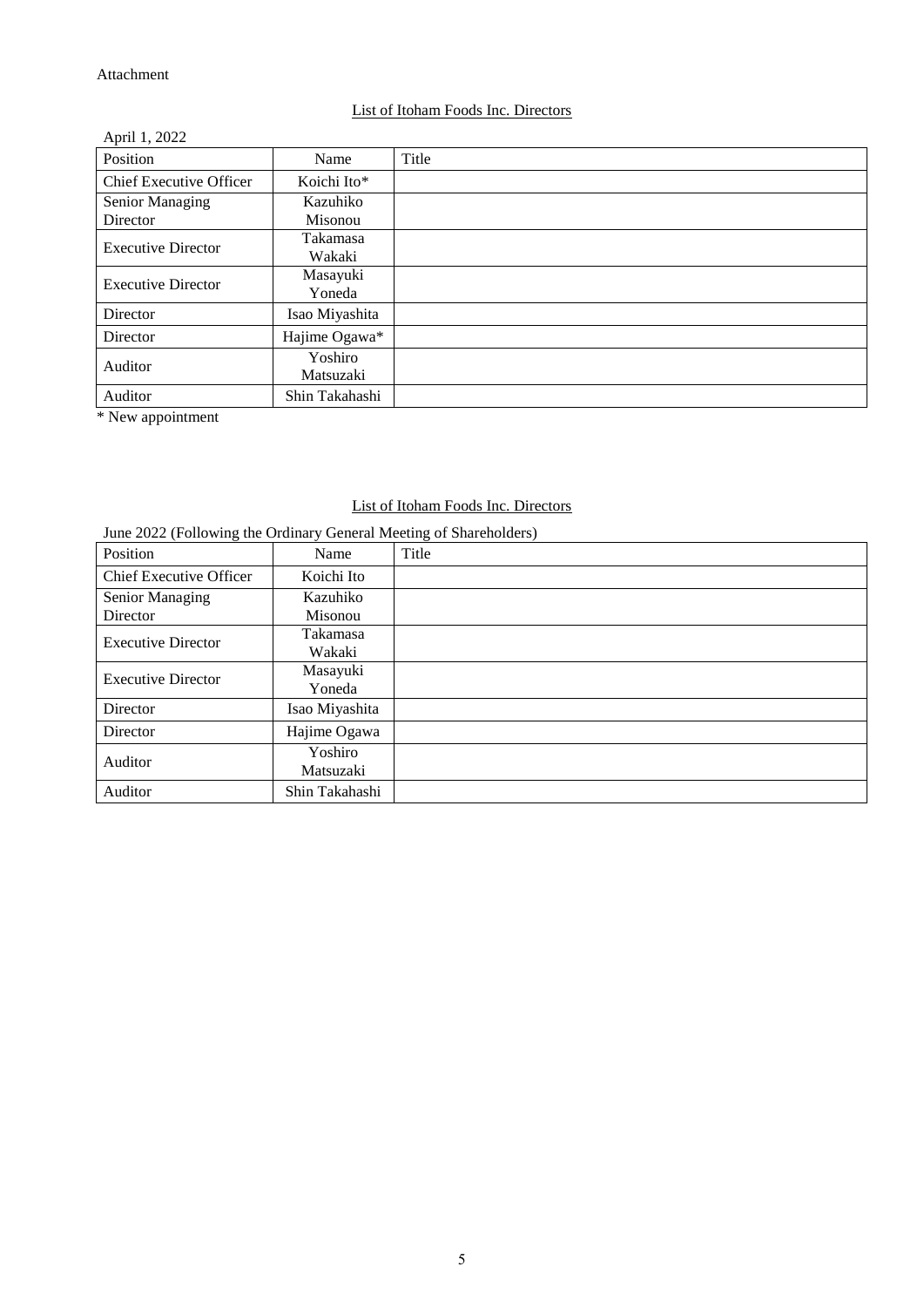## List of YONEKYU CORPRATION Directors

| April 1, 2022                  |                      |       |
|--------------------------------|----------------------|-------|
| Position                       | Name                 | Title |
| <b>Chief Executive Officer</b> | Akihisa<br>Horiuchi  |       |
| Director                       | Isao Miyashita       |       |
| Director                       | Takamasa<br>Wakaki*  |       |
| Director                       | Koichi Ito*          |       |
| Director                       | Hajime Ogawa*        |       |
| <b>Standing Auditor</b>        | Toshihumi<br>Aoyagi  |       |
| Auditor                        | Yoshiro<br>Matsuzaki |       |
| Auditor                        | Shin Takahashi       |       |

\* New appointment

# List of YONEKYU CORPRATION Directors

| ັ<br>Position                  | Name                 | ັ<br>Title |
|--------------------------------|----------------------|------------|
| <b>Chief Executive Officer</b> | Akihisa              |            |
|                                | Horiuchi             |            |
| Director                       | Isao Miyashita       |            |
| Director                       | Takamasa<br>Wakaki   |            |
| Director                       | Koichi Ito           |            |
| Director                       | Hajime Ogawa         |            |
| Auditor                        | Yoshiro<br>Matsuzaki |            |
| Auditor                        | Shin Takahashi       |            |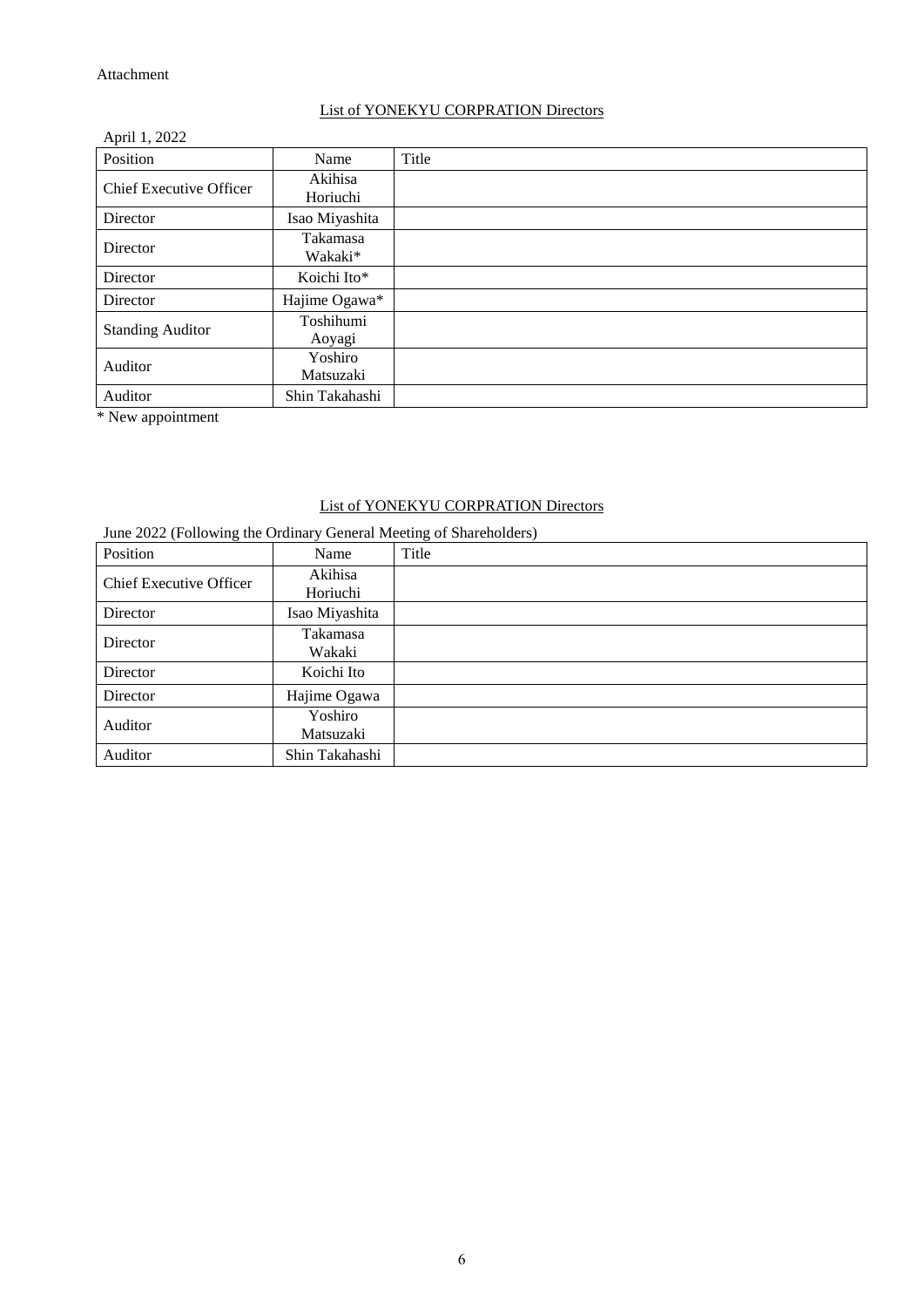| April 1, 2022                                        |                        |                                                                                                                                                       |
|------------------------------------------------------|------------------------|-------------------------------------------------------------------------------------------------------------------------------------------------------|
| Position                                             | Name                   | Title                                                                                                                                                 |
| President and Chief                                  | Isao Miyashita         |                                                                                                                                                       |
| Executive officer                                    |                        |                                                                                                                                                       |
| <b>Executive Vice President</b>                      | Ikurou<br>Shibayama    |                                                                                                                                                       |
| <b>Director Managing</b><br><b>Executive Officer</b> | Takamasa<br>Wakaki     | Chief Operating Officer, Meat Business Div.                                                                                                           |
| Director                                             | Katsuhiro Ito          |                                                                                                                                                       |
| Director(Outside)                                    | Aya Ito                |                                                                                                                                                       |
| Director(Outside)                                    | Yukie Osaka            |                                                                                                                                                       |
|                                                      | Yoshiro                |                                                                                                                                                       |
| <b>Standing Auditor</b>                              | Matsuzaki              |                                                                                                                                                       |
| <b>Standing Auditor</b>                              | Shin Takahashi         |                                                                                                                                                       |
| Auditor(Outsaide)                                    | Ichiro Ichikawa        |                                                                                                                                                       |
| Auditor(Outsaide)                                    | Kei Umebayashi         |                                                                                                                                                       |
| Managing Executive                                   | Koichi Ito             | Chief Operating Officer, Processed Foods Business Div.                                                                                                |
| Officer                                              |                        | (Chief Executive Officer, Itoham Foods Inc.)                                                                                                          |
| Managing Executive                                   | Akihisa                | (Chief Executive Officer, Yonekyu Corp.)                                                                                                              |
| Officer                                              | Horiuchi               |                                                                                                                                                       |
| Managing Executive<br>Officer                        | Kazuhiko<br>Misonou    | (Executive Chairman, ANZCO FOODS LTD.)                                                                                                                |
| Managing Executive                                   | Masayuki               |                                                                                                                                                       |
| Officer                                              | Yoneda                 | Deputy Chief Operating Officer, Processed Foods Business Div.                                                                                         |
| Managing Executive<br>Officer                        | Hajime Ogawa*          | Chief Financial Officer / In charge of Compliance                                                                                                     |
|                                                      |                        | General Manager, CEO Office / General Manager, Corporate Strategy                                                                                     |
| Senior Executive Officer                             | Takeshi Koyama         | Planning Office / In charge of Group Logistics                                                                                                        |
| Senior Executive Officer                             | Tsuyoshi<br>Fukunishi  | Asian Best Chicken Co., Ltd. (temporary transfer)                                                                                                     |
| Senior Executive Officer                             | Yoshiyuki<br>Ishimatsu | Senior General Manager-Production Div., Processed Foods Business<br>Div. / In charge of Purchasing Dept. / In charge of Central Research<br>Institute |
| Senior Executive Officer                             | Tomoyuki<br>Ushimaru   | Senior General Manager-Sales Div., Processed Foods Business Div.<br>(Chief Executive Officer, Itoham Sales Inc.)                                      |
| <b>Executive Officer</b>                             | Sadaki Iwama           | General Manager, Quality Assurance Dept.                                                                                                              |
| <b>Executive Officer</b>                             | Kouki Haruna           | Senior General Manager-Business Strategy Div., Processed Foods<br>Business Div.                                                                       |
| <b>Executive Officer</b>                             | Akira Maeda*           | General Manager, Accounting & Finance Dept., Administration Div.                                                                                      |
| <b>Executive Officer</b>                             | Shinyo Tou             | Senior General Manager- Domestic Meat Div., Meat Business Div.                                                                                        |
| <b>Executive Officer</b>                             | Fumihiro               | Senior General Manager- Meat Process & Farm Div., Meat Business                                                                                       |
|                                                      | Kanamori<br>Katsumi    | Div.<br>Deputy Senior General Manager, Administrative Div. / General                                                                                  |
| <b>Executive Officer</b>                             | Nozawa                 | Manager, PMI Office                                                                                                                                   |
| <b>Executive Officer</b>                             | Shinji Horiuchi        | (Chief Executive Officer, Yonekyu Kagayaki Co., Ltd.)                                                                                                 |
| <b>Executive Officer</b>                             | Hiroyuki Tamai         | General Manager, New Business Development Office                                                                                                      |
| <b>Executive Officer</b>                             | Hirohiko<br>Yoshino    | Senior General Manager-Imported Meat Div., Meat Business Div.                                                                                         |
| <b>Executive Officer</b>                             | Takuya<br>Hashimoto    | General Manager, IT Management Office, Administration Div.                                                                                            |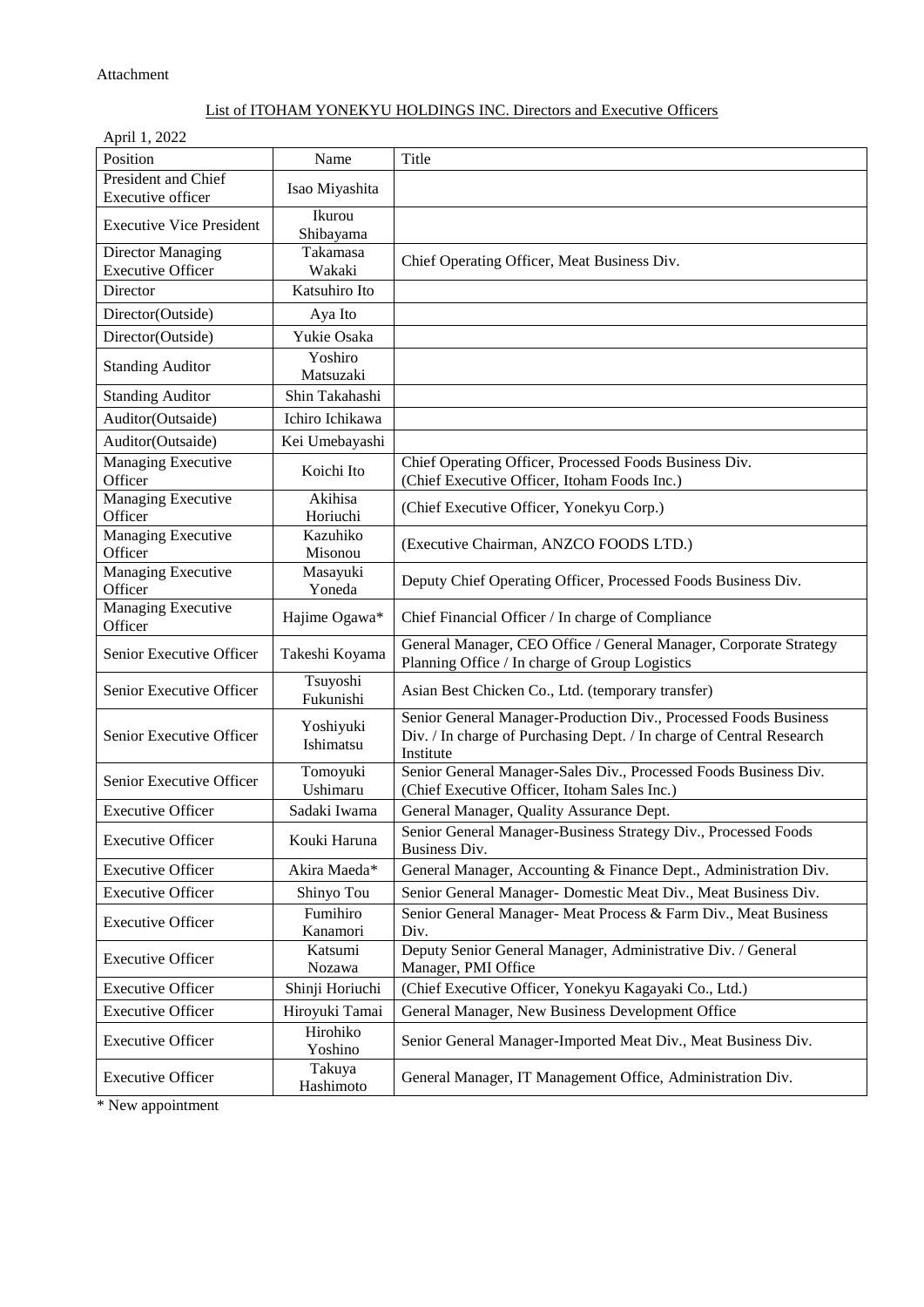#### June 2022 (Following the Ordinary General Meeting of Shareholders)

| Position                                             | Name                      | Title                                                                           |
|------------------------------------------------------|---------------------------|---------------------------------------------------------------------------------|
| President and Chief                                  | Isao Miyashita            |                                                                                 |
| <b>Executive officer</b>                             |                           |                                                                                 |
| <b>Director Managing</b>                             | Takamasa                  | Chief Operating Officer, Meat Business Div.                                     |
| <b>Executive Officer</b><br><b>Director Managing</b> | Wakaki                    | Chief Operating Officer, Processed Foods Business Div.                          |
| <b>Executive Officer</b>                             | Koichi Ito*               | (Chief Executive Officer, Itoham Foods Inc.)                                    |
| <b>Director Managing</b>                             |                           |                                                                                 |
| <b>Executive Officer</b>                             | Hajime Ogawa*             | Chief Financial Officer / In charge of Compliance                               |
| Director(Outside)                                    | Aya Ito                   |                                                                                 |
| Director(Outside)                                    | Yukie Osaka               |                                                                                 |
| <b>Standing Auditor</b>                              | Yoshiro                   |                                                                                 |
|                                                      | Matsuzaki                 |                                                                                 |
| <b>Standing Auditor</b>                              | Shin Takahashi            |                                                                                 |
| Auditor(Outsaide)                                    | Ichiro Ichikawa           |                                                                                 |
| Auditor(Outsaide)                                    | Kei Umebayashi            |                                                                                 |
| Managing Executive                                   | Akihisa                   | (Chief Executive Officer, Yonekyu Corp.)                                        |
| Officer                                              | Horiuchi                  |                                                                                 |
| Managing Executive<br>Officer                        | Kazuhiko<br>Misonou       | (Executive Chairman, ANZCO FOODS LTD.)                                          |
| Managing Executive                                   | Masayuki                  |                                                                                 |
| Officer                                              | Yoneda                    | Deputy Chief Operating Officer, Processed Foods Business Div.                   |
|                                                      |                           | General Manager, CEO Office / General Manager, Corporate Strategy               |
| Senior Executive Officer                             | Takeshi Koyama            | Planning Office / In charge of Group Logistics                                  |
| Senior Executive Officer                             | Tsuyoshi<br>Fukunishi     | Asian Best Chicken Co., Ltd. (temporary transfer)                               |
|                                                      | Yoshiyuki                 | Senior General Manager-Production Div., Processed Foods Business                |
| Senior Executive Officer                             | Ishimatsu                 | Div. / In charge of Purchasing Dept. / In charge of Central Research            |
|                                                      |                           | Institute                                                                       |
| Senior Executive Officer                             | Tomoyuki<br>Ushimaru      | Senior General Manager-Sales Div., Processed Foods Business Div.                |
|                                                      |                           | (Chief Executive Officer, Itoham Sales Inc.)                                    |
| <b>Executive Officer</b>                             | Sadaki Iwama              | General Manager, Quality Assurance Dept.                                        |
| <b>Executive Officer</b>                             | Kouki Haruna              | Senior General Manager-Business Strategy Div., Processed Foods<br>Business Div. |
| <b>Executive Officer</b>                             | Akira Maeda               | General Manager, Accounting & Finance Dept., Administration Div.                |
| <b>Executive Officer</b>                             | Shinyo Tou                | Senior General Manager- Domestic Meat Div., Meat Business Div.                  |
| <b>Executive Officer</b>                             | Fumihiro                  | Senior General Manager- Meat Process & Farm Div., Meat Business                 |
|                                                      | Kanamori                  | Div.                                                                            |
| <b>Executive Officer</b>                             | Katsumi                   | Deputy Senior General Manager, Administrative Div. / General                    |
| <b>Executive Officer</b>                             | Nozawa<br>Shinji Horiuchi | Manager, PMI Office<br>(Chief Executive Officer, Yonekyu Kagayaki Co., Ltd.)    |
| <b>Executive Officer</b>                             |                           |                                                                                 |
|                                                      | Hiroyuki Tamai            | General Manager, New Business Development Office                                |
| <b>Executive Officer</b>                             | Hirohiko<br>Yoshino       | Senior General Manager-Imported Meat Div., Meat Business Div.                   |
| <b>Executive Officer</b>                             | Takuya<br>Hashimoto       | General Manager, IT Management Office, Administration Div.                      |
|                                                      |                           |                                                                                 |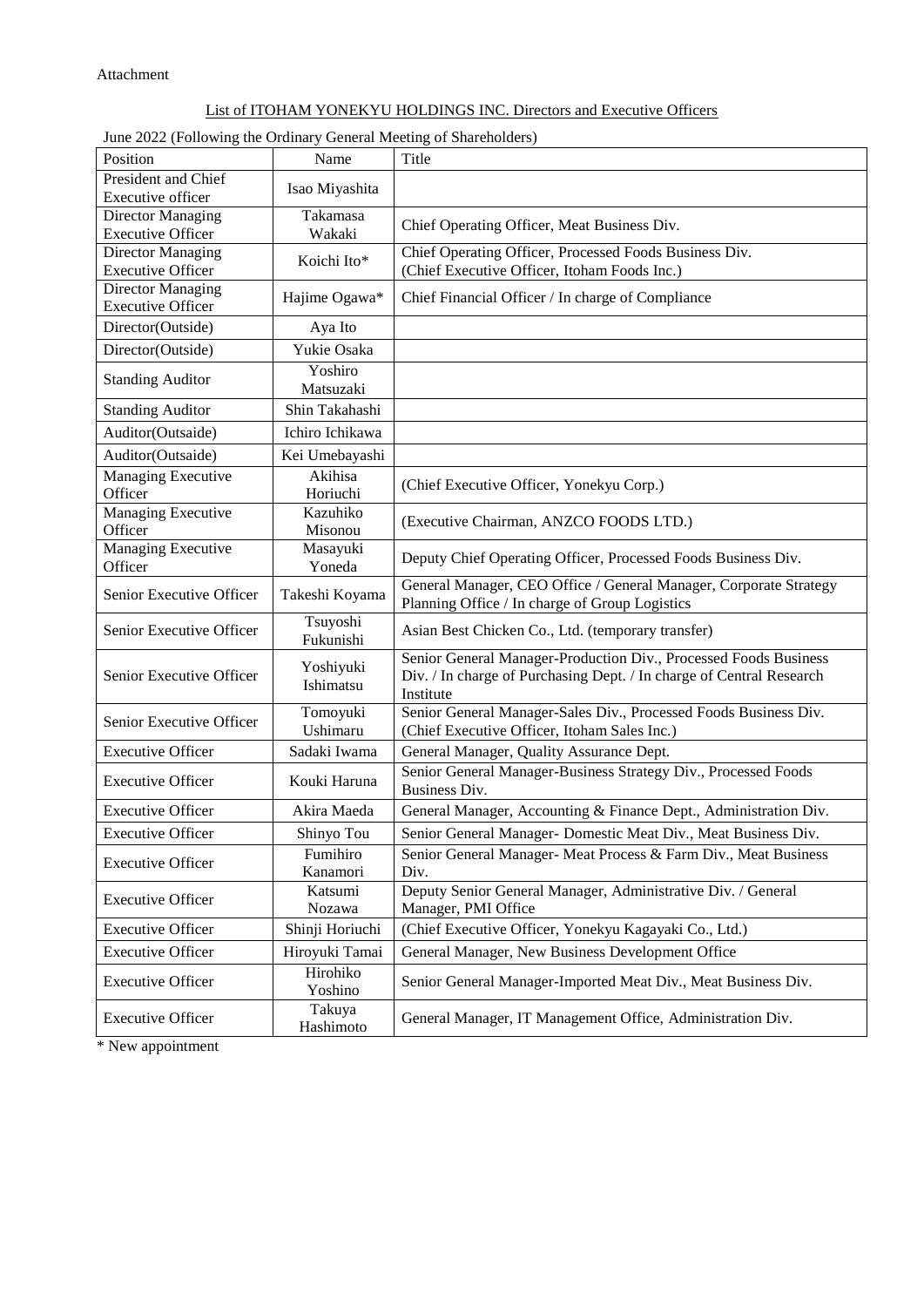#### List of Itoham Foods Inc. Directors

| April 1, 2022                  |                |       |
|--------------------------------|----------------|-------|
| Position                       | Name           | Title |
| <b>Chief Executive Officer</b> | Koichi Ito*    |       |
| <b>Senior Managing</b>         | Kazuhiko       |       |
| Director                       | Misonou        |       |
| <b>Executive Director</b>      | Takamasa       |       |
|                                | Wakaki         |       |
| <b>Executive Director</b>      | Masayuki       |       |
|                                | Yoneda         |       |
| Director                       | Isao Miyashita |       |
| Director                       | Hajime Ogawa*  |       |
| Auditor                        | Yoshiro        |       |
|                                | Matsuzaki      |       |
| Auditor                        | Shin Takahashi |       |

\* New appointment

# List of Itoham Foods Inc. Directors

June 2022 (Following the Ordinary General Meeting of Shareholders)

| Position                       | Name           | Title |
|--------------------------------|----------------|-------|
| <b>Chief Executive Officer</b> | Koichi Ito     |       |
| Senior Managing                | Kazuhiko       |       |
| Director                       | Misonou        |       |
| <b>Executive Director</b>      | Takamasa       |       |
|                                | Wakaki         |       |
| <b>Executive Director</b>      | Masayuki       |       |
|                                | Yoneda         |       |
| Director                       | Isao Miyashita |       |
| Director                       | Hajime Ogawa   |       |
| Auditor                        | Yoshiro        |       |
|                                | Matsuzaki      |       |
| Auditor                        | Shin Takahashi |       |